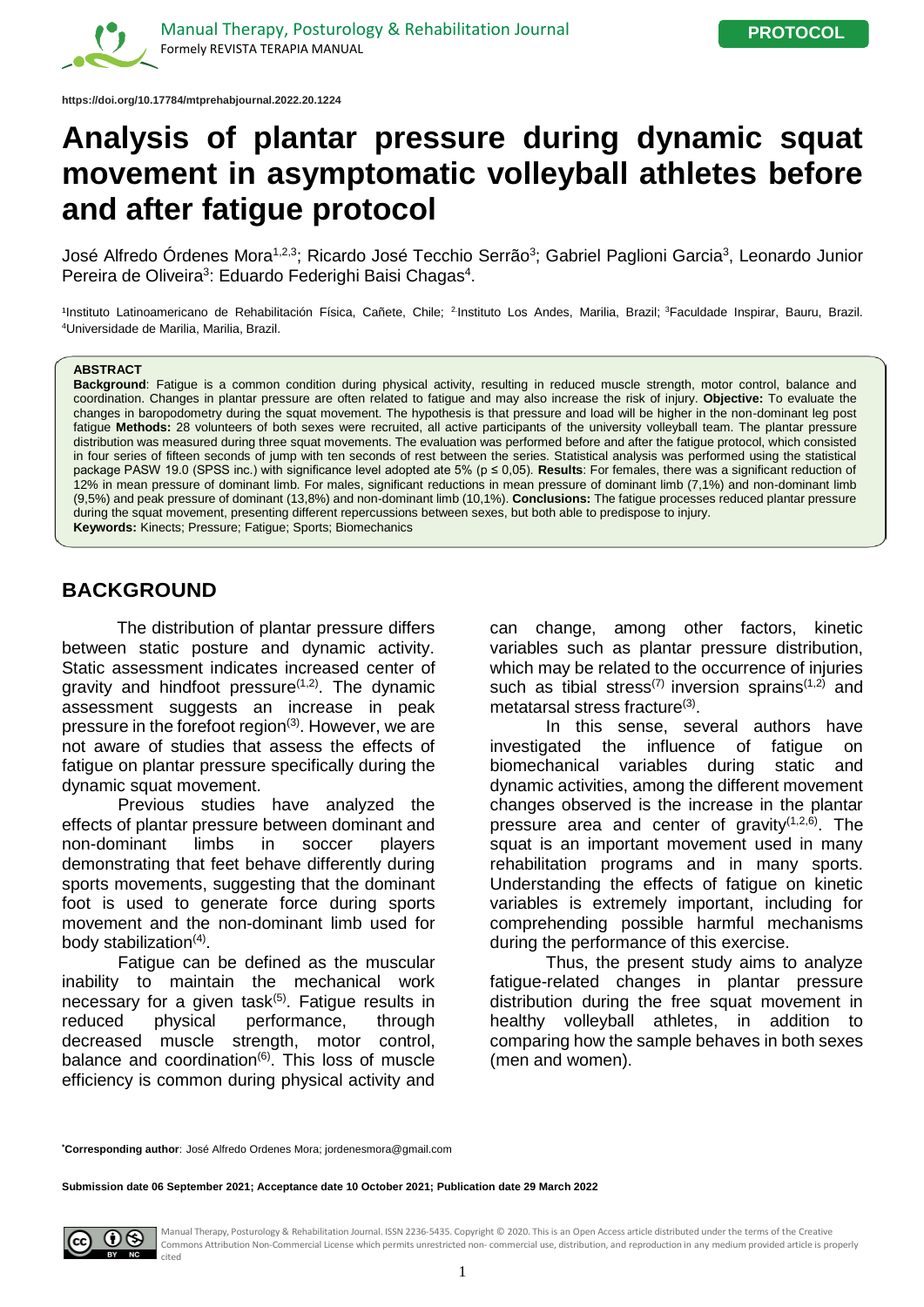

#### **METHODS Volunteers**

The present study is a cross-sectional study. Twenty-eight volunteers participated in this research, 12 women (23.2±5.0 years) and 16 men (23.2±3.6 years), college students, volleyball athletes, asymptomatic (absence of previous injuries in the lower limb over the last 6 months), with no chronic injuries or joint instability, who were actively training with their respective teams.

#### **Baropodometrics**

The subjects performed three free squat movements on the EPS baropodometric platform (Kinetec®, Porto Alegre, BR) with a dimension of 675 x 540 x 5mm, active area of 480 x 480mm, and with 2304 resistive sensors with an acquisition frequency of 100 Hz. Squats were performed by bending the knee at least 90 degrees, with the upper limbs free to avoid loss of balance that would alter the assessment. The average of these procedure was calculated from these three movements before and after the fatigue protocol.

#### **Experimental Fatigue Protocol**

The fatigue experimental protocol followed the description from the one performed by Bosco et al. <sup>(8)</sup> The protocol consisted of performing four sets of vertical jumps for 60 seconds, with counter movement and a ten-second interval between each set. To standardize the angular displacement of the knee during the contact phase, the subject had to bend the knee about 90 degrees. To avoid changes during movement, horizontal and lateral displacements were minimized and hands should be kept on the hips throughout the jump.

#### **Procedures**

Initially, data collection was performed to obtain anthropometric data and characterize the sample (Table 1). Subsequently, the evaluation was performed on the EPS baropodometric platform (Kinetec®), which consisted of three free squat movements with both legs inside the platform, upper limbs free throughout the squat phase. After the initial assessment, the volunteers were submitted to a fatigue protocol following the recommendations proposed<sup>(8)</sup>.

After applying the fatigue protocol, each volunteer performed the evaluation on the EPS

baropodometer (Kinetec®) again, following exactly the same processes as the initial evaluation, with the execution of three free squat movements on the baropodometric platform.

#### **Data processing**

The visualization and processing of plantar pressure variables were obtained through the analysis software of the platform system itself. The values used for analysis were related to pressure measurements (kPA), load (% of body weight) and contact surface (cm²). The load values were determined for Frontal plane load of the dominant limb (Fldl), Frontal plane load of nondominant limb (Flndl), Sagittal plane load of the forefoot (Slff) and Sagittal plane load of the hindfoot (Slhf).

The pressure values were subdivided into Maximum pressure on dominant limb (Mpdl), Maximum pressure on non-dominant limb (Mpndl), Average pressure on dominant limb (Apdl) and Average pressure on non-dominant limb (Apndl).

#### **Statistical analysis**

Quantitative variables are described by average and standard deviation (SD). The distribution of normality was verified by the Shapiro-Wilk test. To compare averages between sexes, the Student's t-test was performed for independent samples. To analyze the effect of the fatigue protocol on baropodometry, the Studen's t-test was performed for paired samples. The significance level adopted was 5% (p≤0.05) and the data were analyzed using the SPSS 19.0 software.

### **RESULTS**

Significant differences were observed between the sexes for height, % fat, body fat (kg) and lean mass, but without differences in relation to age and body weight (Table 1).

When analyzing the effect of the fatigue protocol on the parameters of baropodometry, the Student's t-test identified in females a significant reduction of 12.2% in Apdl (p=0.048). For males, there were significant reductions of 7.1% in Mpdl (p=0.041), 9.5% in Mpndl (p=0.003), 13.8% in Apdl (p=0.004) and 10.1% in Apndl (p=0.008). (Table 2)

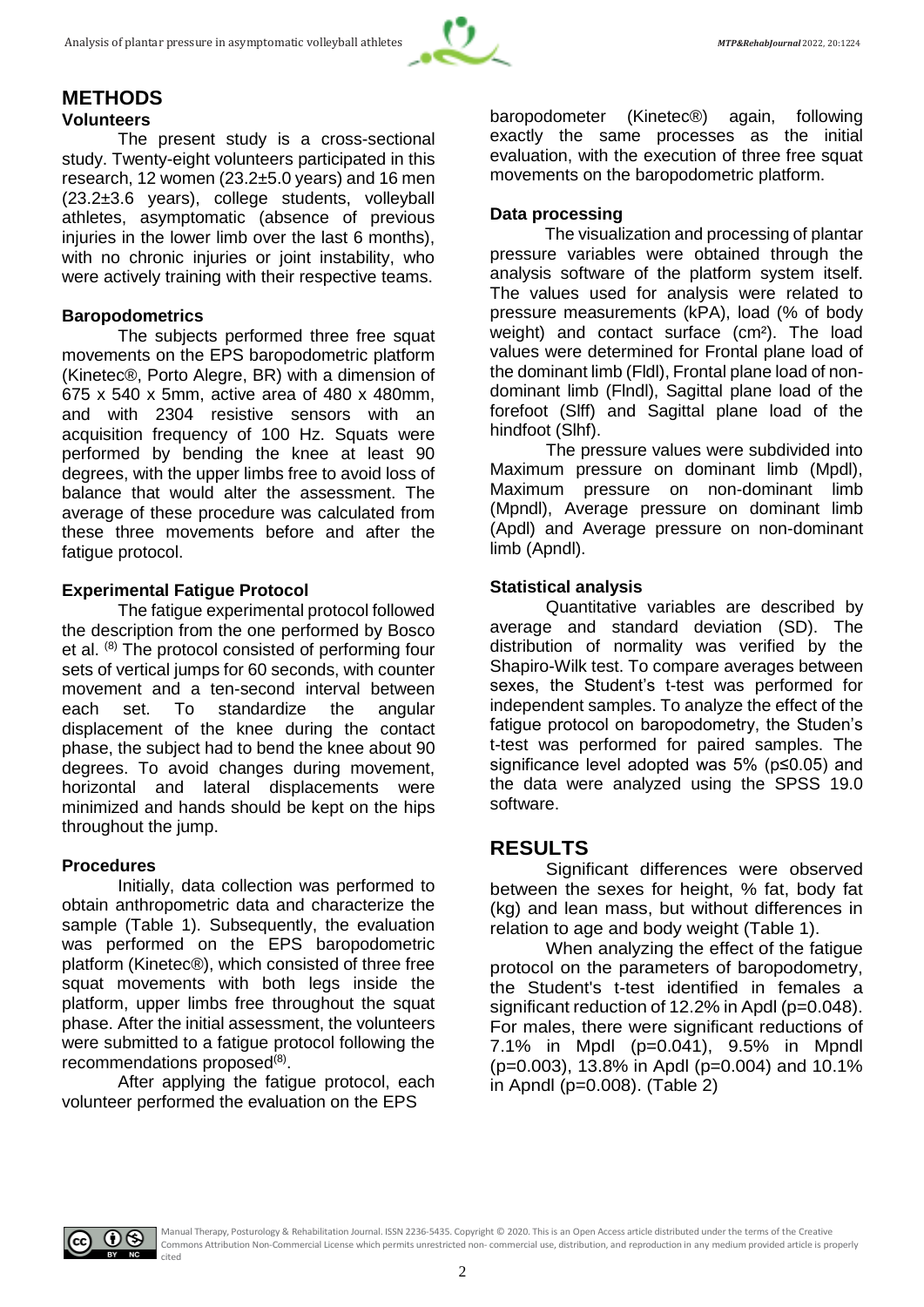**Table 1.** Sample characteristics and comparison of average and standard deviation (SD) by sex.

|                | Female $(n=12)$ |           | Male $(n=16)$ |           |            |
|----------------|-----------------|-----------|---------------|-----------|------------|
|                | Average         | <b>SD</b> | Average       | <b>SD</b> | p-value    |
| Age            | 23,2            | 5,0       | 23,2          | 3,6       | 0,990      |
| Mass (kg)      | 68,0            | 13,5      | 74,4          | 8,8       | 0,146      |
| Height (m)     | 1,68            | 0,06      | 1,79          | 0,05      | $< 0,001*$ |
| %Fat           | 22,1            | 6,6       | 11,3          | 4,5       | $< 0,001*$ |
| Fat (kg)       | 15,8            | 7,7       | 8,7           | 4,9       | $0,006*$   |
| Lean Mass (kg) | 52,4            | 6,1       | 67,5          | 8,8       | $< 0,001*$ |

**\*Note:** p-value ≤0,05 significant difference between sexes by the Student's t test for independent groups.

|  |                                            |  |  |  | Table 2. Comparison of average and standard deviation of baropodometry between pre and post |  |  |
|--|--------------------------------------------|--|--|--|---------------------------------------------------------------------------------------------|--|--|
|  | fatigue protocol moments separated by sex. |  |  |  |                                                                                             |  |  |

|             |         |      | Female $(n=12)$ |      |          | Male $(n=16)$ |      |         |           |          |  |  |
|-------------|---------|------|-----------------|------|----------|---------------|------|---------|-----------|----------|--|--|
|             | Pre     |      | Post            |      | p-value  | Pre           |      | Post    |           | p-value  |  |  |
|             | Average | DS   | Average         | DS   |          | Average       | DS   | Average | <b>DS</b> |          |  |  |
| Fpdl        | 44,7    | 6,0  | 41,1            | 5,4  | 0,053    | 38,7          | 7,7  | 38,4    | 5,0       | 0,908    |  |  |
| Fpndl       | 55,3    | 6,0  | 58,9            | 5,4  | 0,053    | 61,4          | 7,7  | 61,6    | 5,0       | 0,908    |  |  |
| Slhf        | 63,5    | 13,2 | 64,6            | 15,5 | 0,694    | 69,5          | 9,4  | 66,2    | 11,3      | 0,314    |  |  |
| Slff        | 36,6    | 13,2 | 35,4            | 15,5 | 0,694    | 30,5          | 9,4  | 33,8    | 11,3      | 0,314    |  |  |
| Dcs         | 81,4    | 22,3 | 76,5            | 22,0 | 0,214    | 68,9          | 27,3 | 71,8    | 15,0      | 0,658    |  |  |
| <b>Ndcs</b> | 99,9    | 18,6 | 99,8            | 20,3 | 0,963    | 111,8         | 23,8 | 113,7   | 18,0      | 0,652    |  |  |
| Mpdl        | 182,2   | 25,9 | 162,0           | 19,1 | 0,056    | 173,0         | 22,7 | 160,7   | 25,4      | $0,041*$ |  |  |
| Mpndl       | 168,4   | 25,7 | 166,9           | 27,6 | 0,842    | 176,1         | 22,8 | 159,3   | 18,3      | $0,003*$ |  |  |
| Apdl        | 48,1    | 8,3  | 42,3            | 6,3  | $0,048*$ | 53,5          | 8,9  | 46,1    | 7,9       | $0,004*$ |  |  |
| Apndl       | 47,7    | 7,5  | 46,0            | 8,0  | 0,287    | 51,3          | 8,7  | 46,1    | 5,5       | $0,008*$ |  |  |

**\*Note**: p-value ≤0.05 significant difference between pre and post moments by Student's t-test for paired groups; Fldl: Frontal load of dominant limb, Flndl: Frontal load of non-dominant limb, Slhf: Sagittal load on hindfoot, Slff: Sagittal load on forefoot, Dcs: Dominant contact surface, Ndcs: Non-dominant contact surface, Mpdl: maximum pressure dominant, Mpndl: maximum non-dominant pressure, Apdl: Average pressure on the dominant limb, Apndl: Average pressure on non-dominant limb.

#### **DISCUSSION**

The present study evidenced changes in baropodometric variables after the execution of the fatigue protocol, with the main findings referring to pressure variables, with a significant reduction in average pressure on the dominant limb for female volunteers and reduction in

maximum and average pressure exerted on both members for male volunteers. The reduction in absolute values of the pressure variables (Mpdl, Mpndl, Apdl, Apndl) identified in the present study corroborates in parts with studies by Escamilla<sup>(9)</sup>, who identified a and a reduction in peak pressure



Manual Therapy, Posturology & Rehabilitation Journal. ISSN 2236-5435. Copyright © 2020. This is an Open Access article distributed under the terms of the Creative Commons Attribution Non-Commercial License which permits unrestricted non- commercial use, distribution, and reproduction in any medium provided article is properly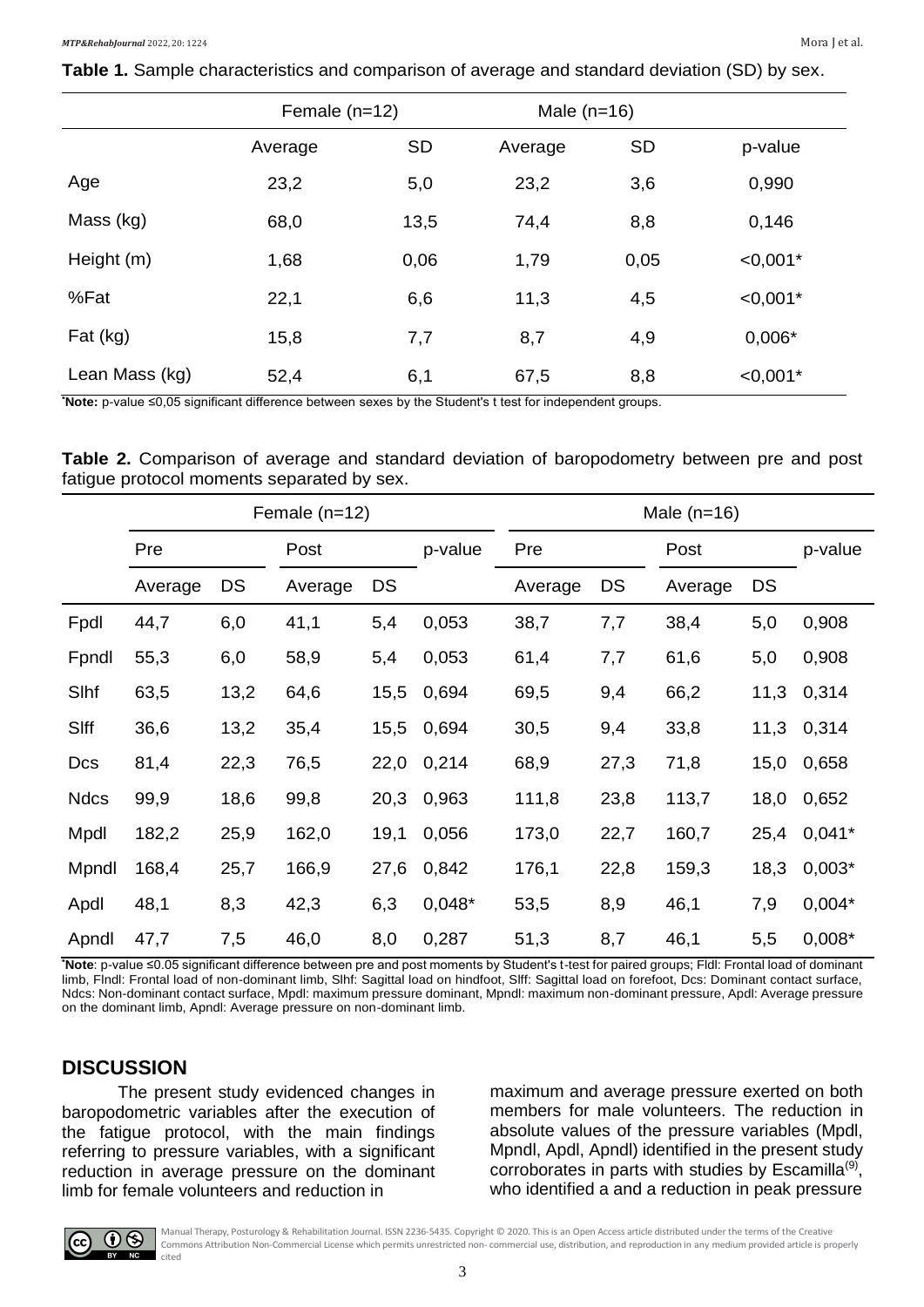In the present study, no increase in pressure was found in any region of the foot, probably due to the fact that the volunteers were instructed to use their own mode of execution of the movement, not changing the pattern of the sports gesture normally performed.

Literature presents divergences regarding the changes in plantar pressure after fatigue, which is possibly due to the great diversity of methods used in research, from the fatigue protocol used to the plantar pressure analysis method. Fatigue protocols range from protocols for specific muscles of the ankle<sup> $(1,2)$ </sup> and hip<sup> $(10)$ </sup>, to general fatigue protocols, using running general fatigue protocols, using running itself(3,7,11,12). The analysis of plantar pressure differs mainly between static $(13-15)$  and dynamic posture<sup>(16,17)</sup>, in addition to the use of platforms<sup>(9,18–20)</sup> or insoles<sup>(10)</sup>.

Based on previous literature, this study is the first to assess plantar pressure variations during the post-fatigue squat movement. Thus, more studies are needed to enable comparison during this specific gesture. In addition to the difference used in the analysis methods, what may justify the disagreement of results and the reduction in plantar pressure found in the present study is the non-standardization of the range of squat movement, thus, after fatigue, the volunteers may have performed the squat movement in a smaller amplitude when compared to the pre-fatigue condition, reducing the pressure applied to the platform, along with mentioning the limitation of space created by the size of the baropodometry which had a dimension of 675 x 540, with an active area of 480 x 480mm which may be considered insufficient to assess the natural squat of some individuals who need greater abduction to perform the movement.

However, the reduction in plantar pressures for male volunteers may be due to an increase in the contact surface of the feet. The measurement used to assess the contact surface is kPA (Kilopascoal). It is known that 1 Kilopascoal is equivalent to 0.0101971621297793 kilogramforce/centimeter² (kgf/cm²), whereas the contact surface is measured in square centimeters (cm<sup>2</sup>), thus, changes in the contact surface will directly influence the average and maximum pressure values exerted on the platform. Since these two quantities are inversely proportional, the increase in the contact surface will result in pressure

reduction, as well as the result obtained in the present study.

Previous studies have identified an increase in the contact surface as a consequence of the fatigue process $(3,7,9)$ . According to Escamilla-Martinez et al.(9), fatigue produces an increase in the contact surface due to the expansion of soft tissue. Weist et al.<sup>(3)</sup> considers the posterior tibialis muscle to be very important in supporting the longitudinal arch and that its fatigue can lead to changes in the load distribution on the forefoot. Thus, the increase in the contact surface can be explained by the collapse of the longitudinal arch as a consequence of the muscle fatigue process.

However, for female volunteers, both the contact surface and the average pressure of the dominant limb reduced after fatigue, something that is unfeasible since both quantities are inversely proportional.

Observing the load distribution in the frontal plane, we can identify a tendency to redirect the load between the limbs, with a reduction of 8.7% (p=0.053) in the dominant limb and an increase of 6.1% (p=0.053) in the limb nondominant, suggesting a greater burden on the non-dominant limb after fatigue for females.

The importance of studying plantar pressure during specific sporting gestures is due to the fact that its alterations may be correlated with an increased risk of injury in athletes. The increased pressure exerted on the medial arch is indicative of increased foot pronation and may be caused by the fatigue process $(3,12,21)$ , changing the kinematics in the sagittal plane<sup>(22)</sup> and predisposing the athlete to injury<sup>(23)</sup>.

### **CONCLUSION**

Lower limb fatigue reduced plantar pressure during the free squat movement differently between genders, suggesting that even with different patterns, both genders have alterations in plantar distribution that may predispose to injury. However, more studies on plantar pressure during squats are needed to identify the possible clinical effects of this condition. We suggest that in future studies COP analysis, kinematic analysis and standardization of squat range of motion be used.

#### **Authors' contributions:**

Órdenes,JA: Responsible for the structure of the article, data collection, article writing and final review. Serrão,R.J.: data collection and article writing; Garcia,G.: data collection and article writing ; Oliveira,L.: data collection and article writing ; Chagas,E.: data analysis , statistics and article writing. All authors approved the final manuscript and there was no conflict of interest.

**Financial support:** Nothing to declare.



Manual Therapy, Posturology & Rehabilitation Journal. ISSN 2236-5435. Copyright © 2020. This is an Open Access article distributed under the terms of the Creative Commons Attribution Non-Commercial License which permits unrestricted non- commercial use, distribution, and reproduction in any medium provided article is properly

4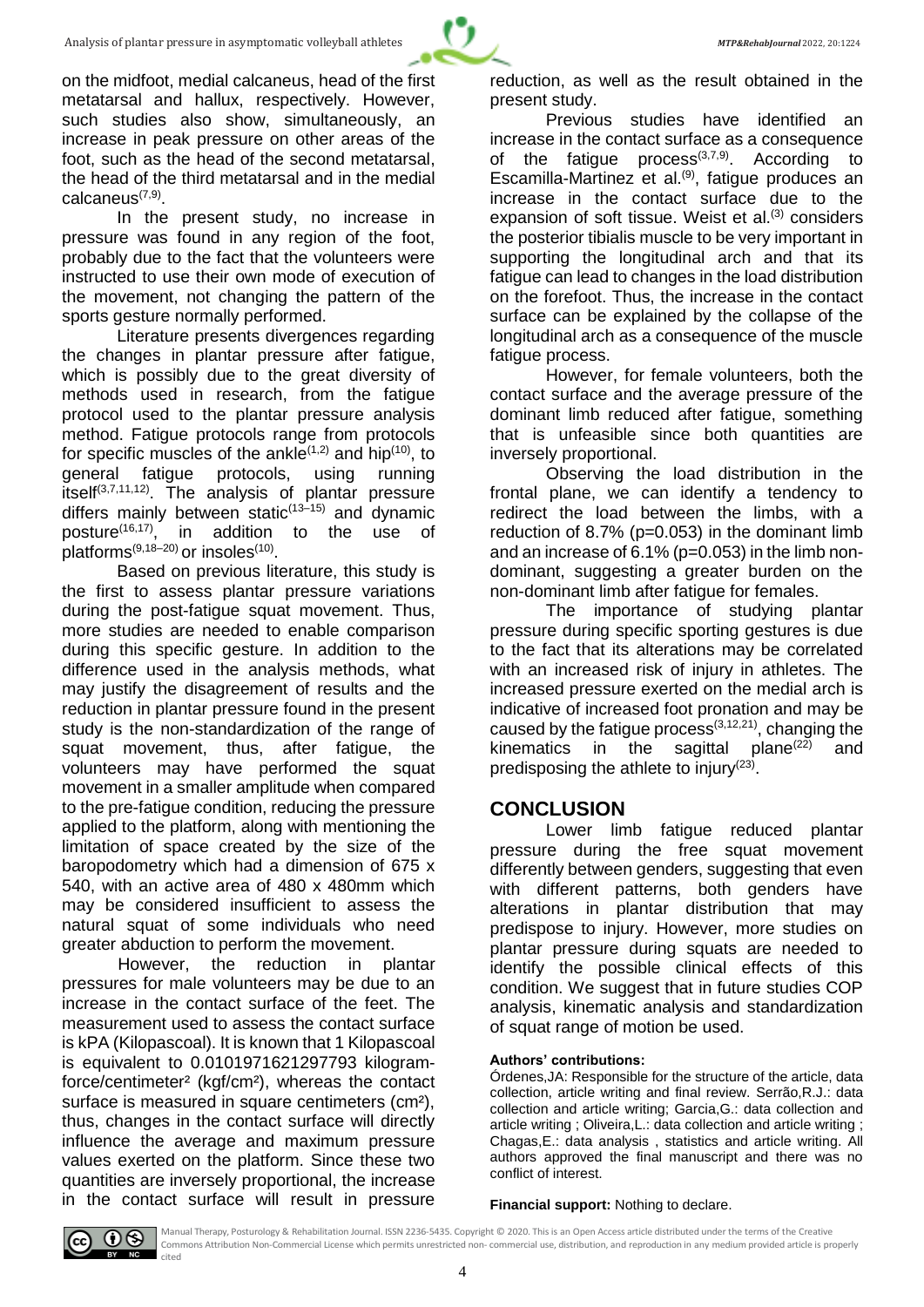## **REFERENCE**

- 1. Vie B, Gomez N, Brerro-Saby C, Weber JP, Jammes Y. Changes in stationary upright standing and proprioceptive reflex control of foot muscles after fatiguing static foot inversion. J Biomech [Internet]. 2013 Jun;46(10):1676–82. Available from: https://linkinghub.elsevier.com/retrieve/pii/ S0021929013001826
- 2. Vie B, Brerro-Saby C, Weber JP, Jammes Y. Decreased foot inversion force and increased plantar surface after maximal incremental running exercise. Gait Posture [Internet]. 2013 Jun;38(2):299–303. Available **from:** https://linkinghub.elsevier.com/retrieve/pii/ S0966636212004596
- 3. Weist R, Eils E, Rosenbaum D. The<br>Influence of Muscle Fatique on Influence of Muscle Fatigue on Electromyogram and Plantar Pressure Patterns as an Explanation for the Incidence of Metatarsal Stress Fractures. Am J Sports Med [Internet]. 2004 Dec 30;32(8):1893–8. Available from: http://journals.sagepub.com/doi/10.1177/0 363546504265191
- 4. Wong P -l., Chamari K, Mao DW, Wisloff U, Hong Y. Higher plantar pressure on the medial side in four soccer-related movements. Br J Sports Med [Internet]. 2007 Feb 1;41(2):93–100. Available from: https://bjsm.bmj.com/lookup/doi/10.1136/b jsm.2006.030668
- 5. Fousekis K, Tsepis E, Vagenas G. Intrinsic Risk Factors of Noncontact Ankle Sprains in Soccer. Am J Sports Med [Internet]. 2012 Aug 14;40(8):1842–50. Available from: http://journals.sagepub.com/doi/10.1177/0 363546512449602
- 6. Paillard T. Effects of general and local fatigue on postural control: A review. Neurosci Biobehav Rev [Internet]. 2012 Jan;36(1):162–76. Available from: https://linkinghub.elsevier.com/retrieve/pii/ S0149763411001047
- 7. Bisiaux M, Moretto P. The effects of fatigue on plantar pressure distribution in walking. Gait Posture [Internet]. 2008 Nov;28(4):693–8. Available from: https://linkinghub.elsevier.com/retrieve/pii/ S0966636208001434
- 8. Bosco C, Luhtanen P, Komi P V. A simple method for measurement of mechanical power in jumping. Eur J Appl Physiol Occup Physiol [Internet]. 1983 Jan;50(2):273–82. Available from:

http://link.springer.com/10.1007/BF004221 66

- 9. Escamilla-Martínez E, Martínez-Nova A, Gómez-Martín B, Sánchez-Rodríguez R, Fernández-Seguín LM. The Effect of Moderate Running on Foot Posture Index and Plantar Pressure Distribution in Male Recreational Runners. J Am Podiatr Med Assoc [Internet]. 2013 Mar;103(2):121–5. Available from: https://www.apma.irl.pubfactory.com/view/j ournals/apms/103/2/1030121.xml
- 10. Vuillerme N, Sporbert C, Pinsault N. Postural adaptation to unilateral hip muscle fatigue during human bipedal standing. Gait Posture [Internet]. 2009 Jul;30(1):122–5. Available from: https://linkinghub.elsevier.com/retrieve/pii/ S096663620900099X
- 11. Anbarian M, Esmaeili H. Effects of runninginduced fatigue on plantar pressure distribution in novice runners with different foot types. Gait Posture [Internet]. 2016 Jul;48:52–6. Available from: https://linkinghub.elsevier.com/retrieve/pii/ S0966636216300467
- 12. García-Pérez JA, Pérez-Soriano P, Llana S, Martínez-Nova A, Sánchez-Zuriaga D. Effect of overground vs treadmill running on plantar pressure: Influence of fatigue. Gait Posture [Internet]. 2013 Sep;38(4):929–33. Available from: https://linkinghub.elsevier.com/retrieve/pii/ S096663621300218X
- 13. Gimmon Y, Riemer R, Oddsson L, Melzer I. The effect of plantar flexor muscle fatigue on postural control. J Electromyogr Kinesiol [Internet]. 2011 Dec;21(6):922–8. Available from:

https://linkinghub.elsevier.com/retrieve/pii/ S1050641111001180

- 14. Soleimanifar M, Salavati M, Akhbari B, Moghadam M. The interaction between the location of lower extremity muscle fatigue and visual condition on unipedal postural stability. Eur J Appl Physiol [Internet]. 2012 Oct 2;112(10):3495–502. Available from: http://link.springer.com/10.1007/s00421- 012-2330-z
- 15. Shirazi Z, Jahromi F. Comparison of the effect of selected muscle groups fatigue on postural control during bipedal stance in healthy young women. Niger Med J [Internet]. 2013;54(5):306. Available from: http://www.nigeriamedj.com/text.asp?2013 /54/5/306/122331
- 16. STOLWIJK NM, DUYSENS J, LOUWERENS JWK, W. KEIJSERS NL.